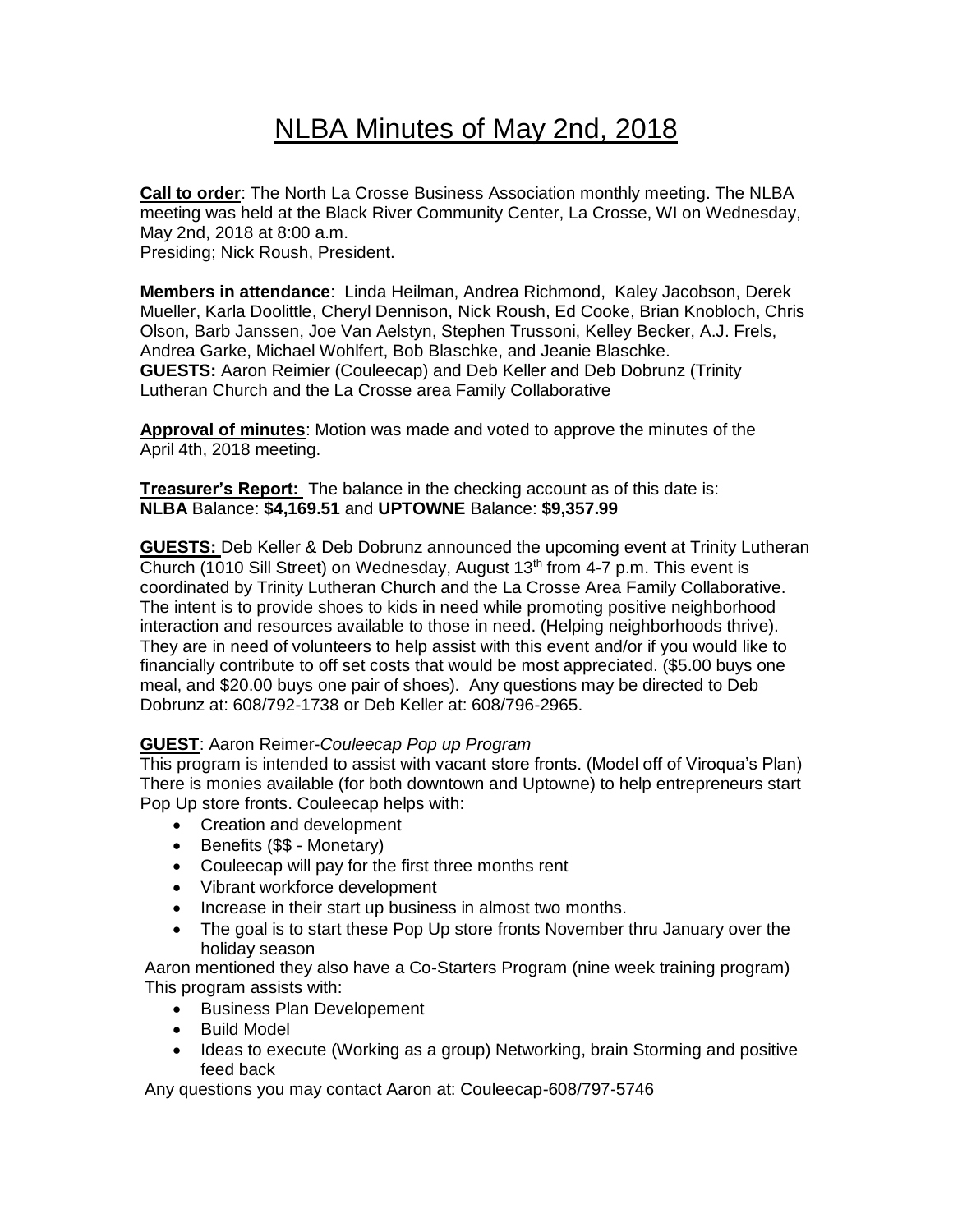## **Current Business**:

## *Caledonia Street Block Party Update*

Kaley Jacobson (NLBA VP) has created a facebook page for the Caledonia Street Block Party and gave us an update on this upcoming event:

- First of all we are in need of *more volunteers* for two shifts. (Set up and take down as well as making sure the garbage is picked up and the street is kept tidy)
- Greg Balfany "Jazz Band" has been secured (Thank you to Steve & Sharon Earp)
- Flyers on this event are in the works
- Food, Beverages have been secured
- 5-8 p.m. food and beverages will be served
- Jazz band starts at 6:30 p.m.
- Activities are planned for both the young and young at heart
- Permits, porta potties, billboards & lighted signage secured
- Dumpsters, recycle and garbage cans secured
- Fire and Police department have been notified
- Insurance OK expansion or beer license
- Cab permit OK
- 1200 block of Caledonia Street will be shut down at noon on June 2<sup>nd</sup>
- If rain enters into the forecast this event will be moved to Pearl Street Brewery area. Thanks to the generosity of Tami Plourde!

Thank you to "everyone" on the committee - volunteering to make this event a SUCCESS!

## **Eagle Viewing Platform:**

- The committee decided on a bronze finish for the "Eagle"
- We need the final pricing of the "tree" base
- We are waiting to fill in the gaps over the next 30 days (Poellinger , Fast & Hold Trees, and Randy Turtenwald
- The DOT has a 2 week extension due to the weather
- Landscaping (need to set a time frame for this)
- Ribbon cutting (on completion we need to set a time frame)

## **North La Crosse Façade Grant Program:**

- The applications are ready
- Deadline for applications is the first week of June
- Andrea Schnick sent out the letter and map via email
- The grant matches dollar to dollar with the maximum of \$10K.

## **Hwy 53 Corridor Plan Update:**

• Progress is being made

## **North La Crosse Historic District Update:**

• Tim Acklin is working with Heritage Preservation on the 1100 and 1200 block of Caledonia Street. And Clinton to Avon to Rose Street.